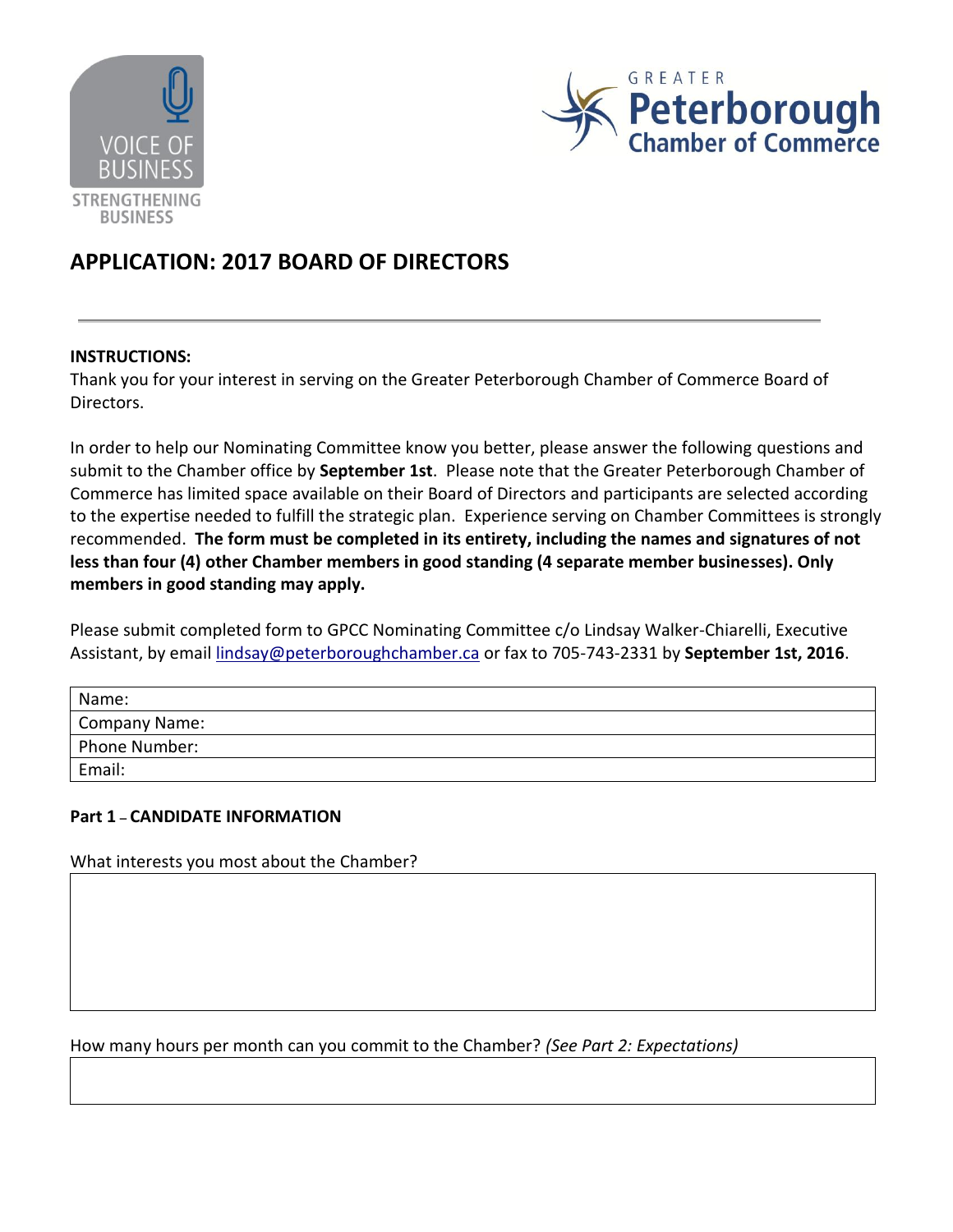How can your business experience/knowledge/skills help the Chamber o execute our Strategic Plan? *(See "What We Do" at [www.peterboroughchamber.ca](http://www.peterboroughchamber.ca/) for the Chamber's Strategic Plan)*

Provide an example of how you have helped another organization develop and/or implement their strategic plan.

List other volunteer positions within the Chamber or other organizations with which you have been involved.

If the Chamber is unable to use your skills on our Board of Directors within a year of applying, are you willing to explore volunteer work on other committees?

If you would be interested in serving on one or more of the following committees, please explain why.

*Policy* **–** Serves as the clearinghouse for all issues which are referred by the Executive and Board of Directors, members and others concerning priorities which are or should be receiving the active attention of the Chamber.

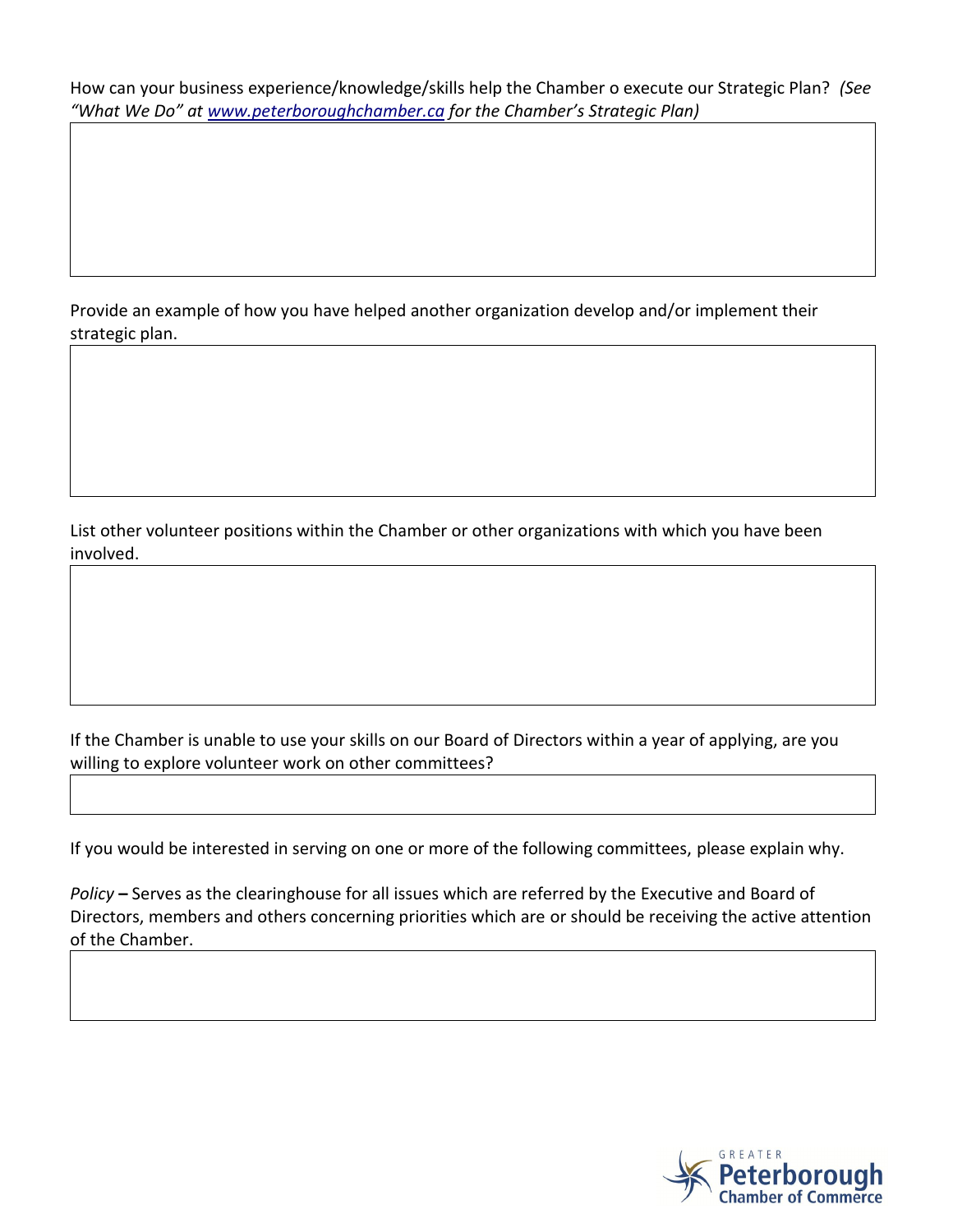*Young Professionals Group* **–** Promotes business success among our young business professional by organizing and executing monthly YPG networking, professional development and social events.

*Ambassador Team* **–** Serve as goodwill representatives for the Chamber by welcoming new members at various Chamber events, member functions, ribbon cuttings and grand openings.

# **Part 2 – EXPECTATIONS OF GREATER PETERBOROUGH CHAMBER OF COMMERCE (GPCC) DIRECTORS**

The Board of Directors is the policy making body of the Chamber of Commerce and as such, the major force for the Chamber.

Our Board Members represent a broad cross-section of the business and professional leadership of the community. Each Director is very important to the Board, so an understanding is in order about each Board Member's responsibilities upon election.

As a member of the Board, a Director acts in a position of trust for the business community and is responsible for the effective governance of the organization. A Director is required to sign a Confidentiality Agreement prior to attending their first Board meeting.

It is imperative that potential Board of Directors members understand expectations of a Board member and that their employer supports the time and costs associated with fulfilling those expectations.

## **Please read and fully consider the following List of Expectations:**

## *Obligations and Responsibilities:*

The obligations and responsibilities of a Director include:

- 1. A commitment to the work of the Chamber.
- 2. Knowledge and skills in one or more area of Board governance: policy, programs, finance and development.
- 3. Being informed of the services provided by the Chamber of Commerce and publicly supporting them.
- 4. Attendance and participation at the Annual General Meeting.
- 5. Attendance and participation at each regular or special Board meeting; typically the Board meets the third Tuesday of the month for approximately 1.5 hours.